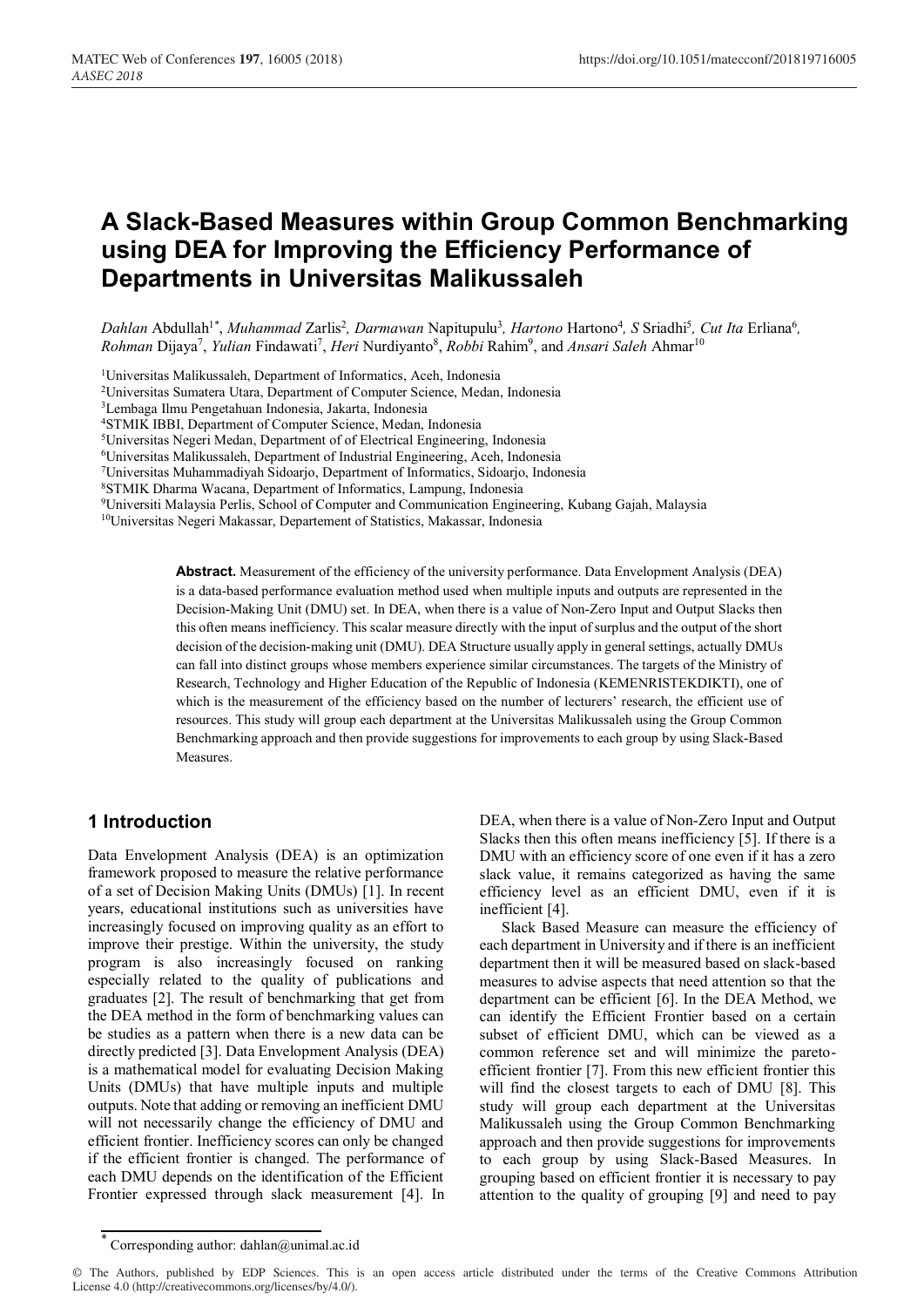attention to the new patterns that will emerge based on the trend patterns that exist in the process of grouping [10]. The results of the study using Slack Based Measure and Group Common Benchmarking are expected to be the entire study program available at Malikussaleh University to be efficient.

# **2 Related works**

Data Envelopment Analysis (DEA) is a method of performance evaluation and benchmarking of a collection of Decision Making Units (DMU) that are settlementbased with mathematical programming methods[11]. O'Neal et al. [12] proposed DMU exclusion of indefinite data to calculate efficiency. This affects the relative effectiveness of other DMU. Undetected data in DEA can use stochastic approaches. Stochastic programming has undergone many theoretical developments since the 1950s, beginning with the pioneering work in Dantzig[13]. A Common Set of Weights is the basis for comparing and ranking all decision-making units under the same conditions[14]. While CSW and DEA offer two "opposite" approaches to analyzing efficiency, in some situations would be desirable intermediate access between them. For example, Cook and Zhu [15] claim that in many real-world applications where DEA is used, DMUs can be grouped into groups whose members have similar circumstances, and therefore each DMU as a separate entity may not be suitable. Cook et al. [7] develop models that are based on the idea of minimizing distance from the DMU group to the DEA effective limit. On the other side, Tone [5] proposed a method to evaluate the effectiveness based on the deceleration values, a measure based on free movement (SBM) was introduced. When using SBM to evaluate the context, we can have a reasonable stratification of the DMU performance levels.

# **3 Methodology**

Linear programming model of DEA proposed by CCR can be written as follows.

1 *k Maximize*  $\beta = \sum u_r y_r$ *r* =

Subject to

$$
\sum_{s=1}^{l} v_s x_{sj} = 1; \n\sum_{r=1}^{k} u_r y_{rj} - \sum_{s=1}^{l} v_s x_{sj} \le 0; \qquad \forall j \n u_r, v_s \ge 0 \qquad \forall r, \forall s
$$
\n(1)

### **3.1 Slack based measures**

We will deal with *n* DMUs (Decision Making Units) with the input and output matrices  $X = (\chi_{ii}) \in R^{m \times n}$  and  $Y =$  $(y_{ij}) \in R^{sxn}$ , respectively. We assume that the data set is positive, i.e.,  $X > 0$  and  $Y > 0$ . The production possibility set *P* is defined as

$$
P = \{(x, y) \mid x \ge X\lambda, y \le Y\lambda, \lambda \ge 0\}
$$
 (2)

We consider an expression for describing a certain DMU (*x0*, *y0*) as

$$
x_0 = X\lambda + S^-
$$
  
\n
$$
y_0 = Y\lambda - S^+
$$
\n(3)

### **3.2 Slack Based Measures in Linear Programming**

With  $\lambda \geq 0$ ,  $s^- \geq 0$  and  $s^+ \geq 0$ . The values  $s^- \in R^m$  and  $s^+ \in \mathbb{R}^s$  indicate the input surplus and output shortage of this expression, respectively, and are called slacks. From the conditions  $X > 0$  and  $\lambda \ge 0$ , it holds

$$
x_0 \geq s^- \tag{4}
$$

using *s* and  $s^+$ , we define an index  $\rho$  as follows,

$$
\rho = \frac{1 - \frac{1}{m} \sum_{i=1}^{m} s_i^- / x_{io}}{1 + \frac{1}{s} \sum_{i=1}^{s} s_i^+ / y_{io}} \tag{5}
$$

It can be verified that  $\rho$  satisfies the properties P1 (unit invariant) and P2 (monotone). Furthermore from (5), it holds

$$
0 < \rho \le 1 \tag{6}
$$

Then, Slack-Based Measure become the following linear program in *t*,  $S^{\dagger}$ ,  $S^{\dagger}$ , and  $\Lambda$ :

$$
\min \tau = t - \frac{1}{m} \sum_{i=1}^{m} S_i^- / x_{io}
$$
\n
$$
\text{subject to } 1 = t + \frac{1}{s} \sum_{i=1}^{s} s_i^+ / y_{io}
$$
\n
$$
\text{tx}_0 = X\Lambda + S^-
$$
\n
$$
\text{ty}_0 = Y\Lambda - S^+
$$
\n
$$
\Lambda \ge 0, S^- \ge 0, S^+ \ge 0, t > 0
$$
\n
$$
(7)
$$

### **3.3 Group common benchmarking in linear programming**

Group common benchmarking model will find the closest targets for the DMU in a given group by minimizing globally weighted distance to their actual inputs and outputs.

Min 
$$
\sum_{j \in J_g} ||(X_j, Y_j) - (\hat{X}_j, \hat{Y}_j)||_1^{\omega}
$$
  
s.t.:  

$$
\sum_{k \in E} \lambda_{kj} X_k = \hat{X}_j \quad j \in J_g
$$
  

$$
-\nu' X_k + u' Y_k + d_k = 0 \quad k \in E
$$
  

$$
\overline{X}_v \ge 1_m
$$
  

$$
d_k \le Mb_k \quad k \in E
$$
  

$$
\sum_{j \in J_g} \lambda_{kj} \le M(1 - b_k) \quad k \in E
$$
  

$$
d_k \ge 0, b_k \in \{0, 1\} \quad k \in E
$$
  

$$
\lambda_{kj} \ge 0, \hat{X}_j \ge 0_m, \hat{Y}_j \ge 0_s \quad \forall k, j
$$
 (8)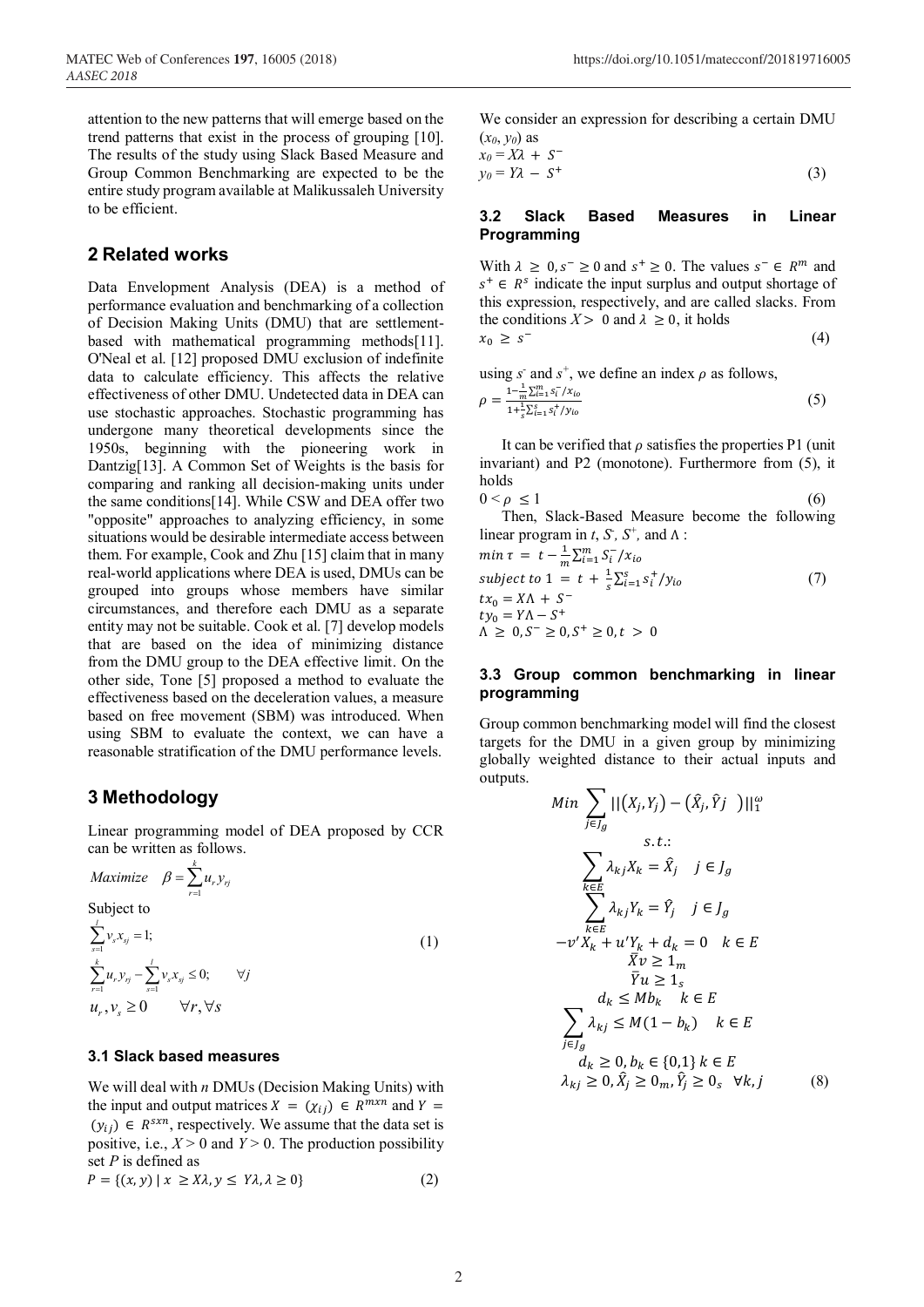# **4 Experimental process**

### **4.1 Data Description**

Universitas Malikussaleh has 30 Departments with around 20000 students. The data of 19 Departments (DMU) with two outputs and two inputs is shown in Table1. There are 11 departments are still new, therefore they do not have graduates yet. As a consequence, these 11 departments are not included in Table 1.

|                              | <b>INPUT</b>           |                          | <b>OUTPUT</b>            |                        |
|------------------------------|------------------------|--------------------------|--------------------------|------------------------|
| <b>DMU</b>                   | Number of<br>Lecturers | Number<br>of<br>Students | Number<br>of<br>Research | Number of<br>Graduates |
| Information<br>Technology    | 17                     | 588                      | 5                        | 610                    |
| Civil<br>Engineering         | 26                     | 747                      | 5                        | 533                    |
| Architectural<br>Engineering | 15                     | 396                      | 5                        | 195                    |
| Industrial<br>Engineering    | 17                     | 467                      | 5                        | 300                    |
| Chemical<br>Engineering      | 25                     | 348                      | 5                        | 252                    |
| Mechanical<br>Engineering    | 23                     | 499                      | 5                        | 224                    |
| Electrical<br>Engineering    | 19                     | 420                      | 5                        | 326                    |
| Agribusiness                 | 17                     | 689                      | 5                        | 273                    |
| Agro-<br>Technology          | 34                     | 822                      | 5                        | 284                    |
| Aquaculture                  | 10                     | 501                      | 5                        | 204                    |
| Communicati<br>on Science    | 11                     | 719                      | 5                        | 273                    |
| Political<br>Science         | 11                     | 262                      | 5                        | 183                    |
| Sociology                    | 13                     | 487                      | 5                        | 204                    |
| Anthropology                 | 9                      | 173                      | 5                        | 116                    |
| Jurisprudence                | 50                     | 1096                     | 10                       | 467                    |
| Medicine                     | 30                     | 278                      | $\overline{4}$           | 257                    |
| Management                   | 48                     | 1265                     | 5                        | 1302                   |
| Economic<br>Development      | 11                     | 853                      | 5                        | 290                    |
| Accounting                   | 23                     | 1127                     | 5                        | 417                    |

**Table 1.** List of DMU with input and output data.

Using (1), we can calculate the efficiency score of each DMU. The result can be seen in Table 2.

Using (1), we can calculate the efficiency score of each DMU. The result can be seen in Table 2. For example for DMU1 (Department of Information Technology), the linear programming model can be written as follows. Maximize  $610$  U1 + 5 U2 Subject to

 $17 \text{ V}1 + 588 \text{ V}2 = 1$ 610 U1 + 5 U2 - 17 V1 - 588 V2  $\leq$  0 533 U1 + 5 U2 - 26 V1 - 747 V2 <= 0 195 U1 + 5 U2 - 15 v1 - 396 V2 <= 0

### END

We use software LINDO Release 6.1 Demo Version. The expression (3) is in LINDO format. The result is as follows. OBJECTIVE FUNCTION VALUE

| 1)             | 1.000000 |              |                                                    |
|----------------|----------|--------------|----------------------------------------------------|
| VARIABLE       |          | <b>VALUE</b> | <b>REDUCED COST</b>                                |
| UI             | 0.001639 | 0.000000     |                                                    |
| U2             | 0.000000 | 0.000000     |                                                    |
| V1             | 0.058824 | 0.000000     |                                                    |
| V <sub>2</sub> | 0.000000 | 0.000000     |                                                    |
|                |          |              | It can be seen that DMU1 is efficient as the value |

It can be seen that DMU1 is efficient, as the value of  $β$  is 1. The score of efficiency for all DMUs can be found in Table 2.

**Table 2**. Efficiency Score of Each DMU Using DEA

| NO | DMU                           | <b>DEA SCORE</b> |  |
|----|-------------------------------|------------------|--|
| 1  | <b>Information Technology</b> | 1.0              |  |
| 2  | Civil Engineering             | 0.6982436        |  |
| 3  | Architectural Engineering     | 0.6818709        |  |
| 4  | Industrial Engineering        | 0.7045490        |  |
| 5  | Chemical Engineering          | 0.8069085        |  |
| 6  | Mechanical Engineering        | 0.5265533        |  |
| 7  | <b>Electrical Engineering</b> | 0.8263003        |  |
| 8  | Agribusiness                  | 0.6639550        |  |
| 9  | Agrotechnology                | 0.3810771        |  |
| 10 | Aquaculture                   | 1.0              |  |
| 11 | <b>Communication Science</b>  | 0.9912544        |  |
| 12 | <b>Political Science</b>      | 0.9152225        |  |
| 13 | Sociology                     | 0.7845375        |  |
| 14 | Anthropology                  | 1.0              |  |
| 15 | Jurisprudence                 | 0.4226586        |  |
| 16 | Medical                       | 1.0              |  |
| 17 | Management                    | 0.9921286        |  |
| 18 | Economic Development          | 1.0              |  |
| 19 | Accounting                    | 0.5871874        |  |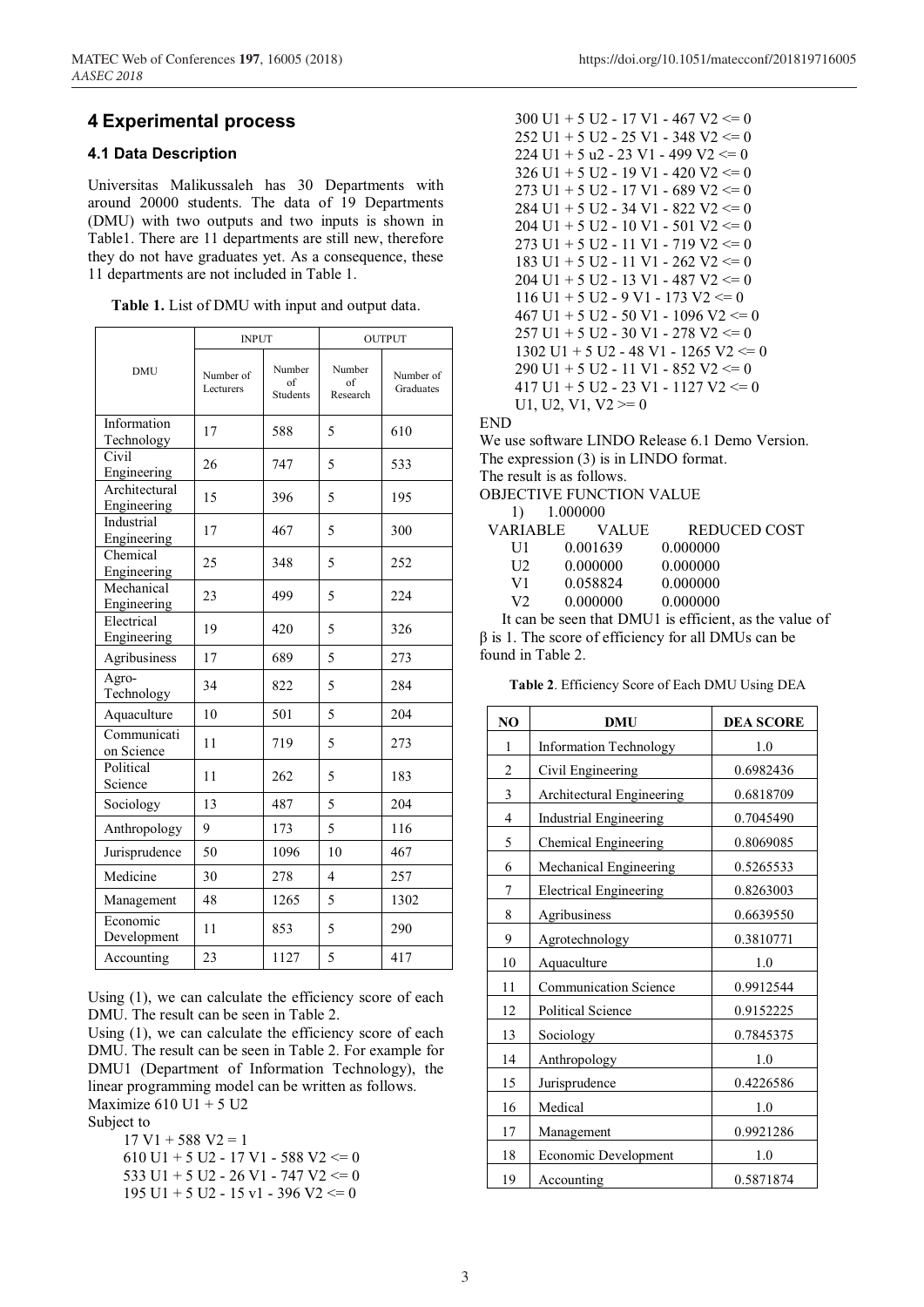### **4.2 Linear programming with slack based measures**

From Table 2 we would be able to observe that DMU1, DMU10, DMU14, DMU16, and DMU18 are efficient. For DMU 2, DMU 3, DMU 4, DMU5, DMU6, DMU7, DMU8, DMU11, DMU12, DMU13, DMU15, DMU17, and DMU19. Slack value for Infefficient DMU can be seen in Table 3.

**Tabel 3.** Slack value for inefficient DMU.

| N <sub>O</sub> | DMU                           | <b>SLACK VALUE</b> |
|----------------|-------------------------------|--------------------|
| 1              | Civil Engineering             | 0.301756           |
| 2              | Architectural Engineering     | 0.318129           |
| 3              | <b>Industrial Engineering</b> | 0.295451           |
| 4              | Chemical Engineering          | 0.228036           |
| 5              | Mechanical Engineering        | 0.473447           |
| 6              | <b>Electrical Engineering</b> | 0.173700           |
| 7              | Agribusiness                  | 0.336045           |
| 8              | Agrotechnology                | 0.618923           |
| 9              | <b>Communication Science</b>  | 0.008746           |
| 10             | <b>Political Science</b>      | 0.084778           |
| 11             | Sociology                     | 0.215462           |
| 12             | Jurisprudence                 | 0.577341           |
| 13             | Management                    | 0.007871           |
| 14             | Accounting                    | 0.412813           |

### **4.3 Slack based measure within common group benchmarking**

Using (8) we can calculate the distance to their paretto efficient frontier for each DMU. For each in efficient DMU, we calculate the distance for input and output. We assume that the DMU Information Technology as the best DMU. The Result can be seen in Table 4.

|                           | Distance               |                 | Distance         |                        |
|---------------------------|------------------------|-----------------|------------------|------------------------|
| <b>DMU</b>                | Number of<br>Lecturers | Number<br>of    | Number<br>of     | Number of<br>Graduates |
|                           |                        | <b>Students</b> | Research         |                        |
| Civil                     | 9                      | 159             | $\boldsymbol{0}$ | 77                     |
| Engineering               |                        |                 |                  |                        |
| Architectural             | $\overline{2}$         | 192             | $\theta$         | 415                    |
| Engineering               |                        |                 |                  |                        |
| Industrial<br>Engineering | $\theta$               | 121             | $\theta$         | 310                    |
| Chemical                  | 8                      | 240             | $\theta$         |                        |
| Engineering               |                        |                 |                  | 358                    |
| Mechanical                | 6                      | 89              | $\theta$         | 386                    |
| Engineering               |                        |                 |                  |                        |
| Electrical                | $\overline{2}$         | 168             | $\theta$         | 284                    |
| Engineering               |                        |                 |                  |                        |
| Agribusiness              | $\theta$               | 101             | $\theta$         | 337                    |
| Agro-                     | 17                     | 234             | $\theta$         | 326                    |
| Technology                |                        |                 |                  |                        |
| Communication             | 6                      | 131             | $\theta$         | 337                    |
| Science                   |                        |                 |                  |                        |
| Political                 | 6                      | 326             | $\mathbf{0}$     | 427                    |
| Science                   |                        |                 |                  |                        |
| Sociology                 | 4                      | 101             | $\boldsymbol{0}$ | 406                    |
| Jurisprudence             | 33                     | 508             | 5                | 143                    |
| Management                | 31                     | 677             | $\boldsymbol{0}$ | 692                    |
| Accounting                | 6                      | 539             | $\theta$         | 193                    |

**Table 4.** Distance to paretto efficient frontier.

According to (8) the minimum distance to paretto efficient frontier are Input Number of Lecturers and Output Number of Research. For the input we use the maximum distance to subtract with its slack value and the output we use the minimum distance to add with its slack value.

For example we can see the DMU Civil Engineering with the slack value 0.301756. We can increase the output of *U2* (Number of Research) according to the slack value using  $(4)$ 

 $U_2 = 5 + 5*0.301756 = 7$ 

We can decrease the input of  $V_2$  (Number of Students) according to the slack value using (4)

 $V_2$  = 747 - 747 \* 0.301756 = 522

The result of Recomendation of Input and Output for become efficient can be seen in Table 5.

**Table 5**. Recomendation of input and output for every DMU to become efficient.

|                              | <b>INPUT</b>           |                                         | <b>OUTPUT</b>            |                        |
|------------------------------|------------------------|-----------------------------------------|--------------------------|------------------------|
| <b>DMU</b>                   | Number of<br>Lecturers | Number<br>$\alpha$ f<br><b>Students</b> | Number<br>of<br>Research | Number of<br>Graduates |
| Civil<br>Engineering         | 26                     | 522                                     | $\overline{7}$           | 533                    |
| Architectural<br>Engineering | 15                     | 270                                     | 8                        | 195                    |
| Industrial<br>Engineering    | 17                     | 329                                     | $\overline{7}$           | 300                    |
| Chemical<br>Engineering      | 25                     | 268                                     | 6                        | 252                    |
| Mechanical<br>Engineering    | 23                     | 262                                     | 8                        | 224                    |
| Electrical<br>Engineering    | 19                     | 347                                     | 6                        | 326                    |
| Agribusiness                 | 17                     | 407                                     | 9                        | 273                    |
| Agro-<br>Technology          | 34                     | 313                                     | 8                        | 284                    |
| Communication<br>Science     | 11                     | 712                                     | 6                        | 273                    |
| Political<br>Science         | 11                     | 239                                     | 6                        | 183                    |
| Sociology                    | 13                     | 382                                     | 7                        | 204                    |
| Jurisprudence                | 50                     | 463                                     | 8                        | 467                    |
| Management                   | 48                     | 1255                                    | 6                        | 1302                   |
| Accounting                   | 23                     | 561                                     | 10                       | 417                    |

# **5 Conclusion**

First, the Common Group Benchmarking can be used to determine the minimum value of each input and the inefficient output to the paretto efficient frontier value so that it can be used as a basis for using slack based measure. Second, slack based measure can be used to reduce the maximum value of inputs based on Common Group Benchmarking and can also increase the minimum value of output based on Common Group Benchmarking. Third, the results show that each department can be efficient if we increase the output and reduce the input according to the slack value. Future research is expected